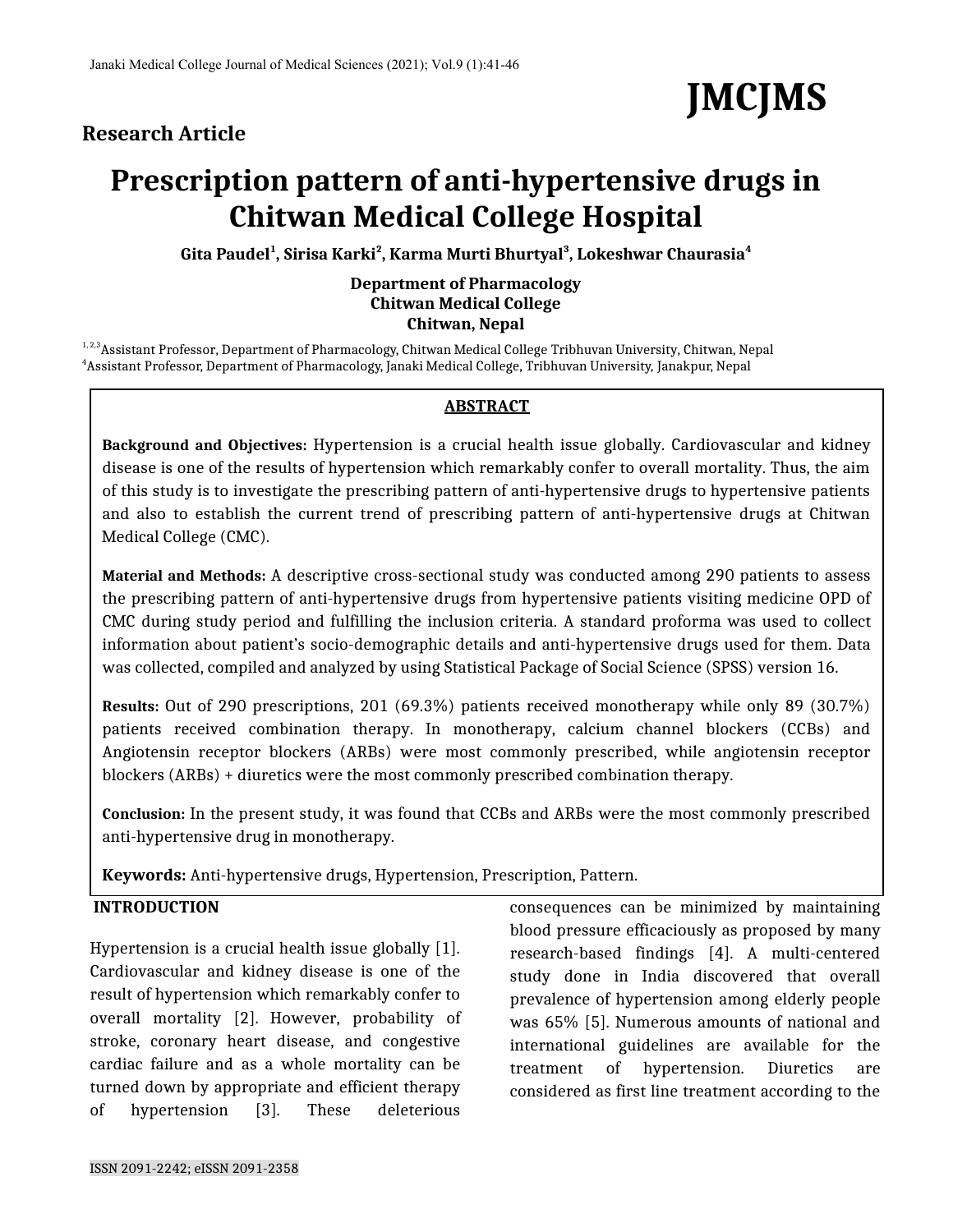JNC 7 guidelines. Nevertheless different groups of anti-hypertensive drugs are available and can be prescribed according to patient's condition. Yet, in case of severe hypertension combination therapy has been suggested. Different groups of drugs are combined for successful long term management of hypertension [6]. In spite of that, many clinicians practice their own prescribing pattern in treating hypertensive patients according to their clinical experience. Thus, the aim of this study was to investigate the prescribing pattern of antihypertensive drugs and also to establish the current trend of prescribing pattern of antihypertensive drugs at CMC. Only a few studies on this topic have been done in Nepal. This designates the importance of this study as it helps to collect data from an under-researched area of developing countries. Therefore, this research may have direct implications for the change in the current prescribing pattern of anti-hypertensive drugs; subsequently it will be beneficial for further research.

#### **MATERIALS AND METHODS**

A descriptive cross-sectional study was conducted to assess the prescribing pattern of antihypertensive drugs at CMC, from 15<sup>th</sup> October 2020 to  $15<sup>th</sup>$  March 2021. Convenience sampling method was utilized to collect data from hypertensive patients visiting medicine OPD of CMC during study period and fulfilling the inclusion criteria. All hypertensive patients irrespective of age and sex visiting the medicine OPD during the study period and treated with at least one anti-hypertensive agents were included in the study. Patients not treated with antihypertensive agents, mentally retarded, pregnant lady and having other co-morbid conditions were excluded from the study. Formal consent was taken from all the participants. The sample size was derived using the Kish Leslie equation used in two of the similar type of study [7-8] for descriptive studies, as follows:

 $N=Z^2$ pq/d<sup>2</sup>

with 5% error,

sample size is calculated to be 288

 $(Z= 1.96, p=0.25, d= 0.05)$  [7-8].

Altogether 290 participants were included in the study. A proforma was used to collect information about patient's sociodemographic details and antihypertensive drugs used for them.

Prior to data collection, the study was approved by Institutional Review Committee of Chitwan Medical College (Ref No. CMC-IRC/077/078-046). Data was collected, compiled and analyzed by using Statistical Package of Social Science (SPSS) version 16. The data was analyzed using descriptive statistics.

#### **RESULTS**

In the entire course of study period, a total of 290 prescriptions for hypertensive patients were collected. Socio-demographic characteristics of these patients are presented in Table 1.

Among the participants of the study 165 (56.9%) were male and 125 (43.1%) were females indicating that hypertension is slightly more prevalent in the male gender. Their mean age was  $60.5 \pm 12.8$  years. Majority of the patients were above 60 years (52.1%) and least between 21 - 40 years (7.2%). 36.3% of the females were housewives followed by involved in some services 31.4%.

Within various ethnic groups, greatest number of the patients were Brahmin 137 (27.2%) followed by Chettri 67 (23.1%) and the least belonged to other ethnic groups. The prevalence of hypertension was found out to be higher amongst illiterate (59.3%) over literate (40.7%) patients.

Table 1: Socio-demographic characteristics of study population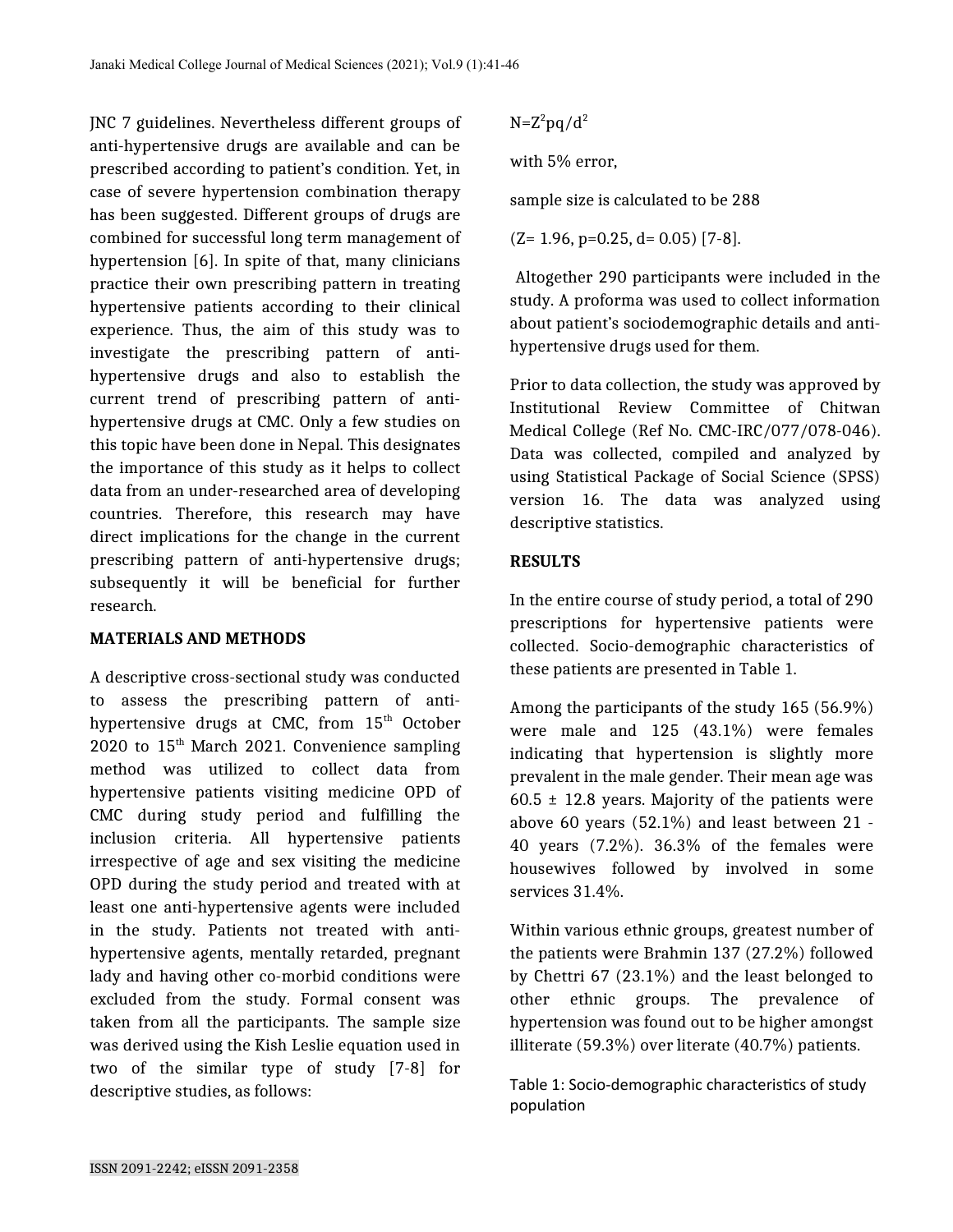| <b>Variables</b>        | Frequency (%) |  |
|-------------------------|---------------|--|
| Age group               |               |  |
| $21 - 40$               | 21(7.2%)      |  |
| 41-60                   | 118(40.7%)    |  |
| Above 60                | 151(52.1%)    |  |
| <b>Sex</b>              |               |  |
| Male                    | 165(56.9%)    |  |
| Female                  | 125(43.1%)    |  |
| <b>Occupation</b>       |               |  |
| Agriculture/Housewife   | 105(36.3%)    |  |
| <b>Business</b>         | 53(18.3%)     |  |
| Service                 | 91(31.4%)     |  |
| Others                  | 26(9%)        |  |
| Ethnicity               |               |  |
| <b>Brahmin</b>          | 137(27.2%)    |  |
| Chettri                 | $67(23.1\%)$  |  |
| Newar                   | 31(10.7%)     |  |
| Mongolian               | 29(10%)       |  |
| Others                  | 26(9%)        |  |
| <b>Education status</b> |               |  |
| Illiterate              | 172(59.3%)    |  |
| Literate                | 118(40.7%)    |  |



#### **Figure 1: Dietary, Alcohol using, smoking current status (n=290)**

*Treatment strategy:* Out of 290 participants, 201 (69.3%) were treated with monotherapy, while

89 (30.7%) were on combination therapy of antihypertensive drugs (Table 2).

| Table 2: Types of treatment strategy of study |  |
|-----------------------------------------------|--|
| population (n=290)                            |  |

| <b>Types of anti-hypertensive</b><br>treatment | Frequency<br>(0/0) |
|------------------------------------------------|--------------------|
| Monotherapy                                    | 201 (69.3%)        |
| Combination therapy                            | 89 (30.7%)         |

*Monotherapy prescription pattern:* In the present study, the most commonly prescribed monotherapy was CCB (30.4%) and ARBs (30.4%), followed by Diuretics (21.8%) and BB (13.5%). ACEI and alpha blockers were the least prescribed drugs (Table 3).

**Table 3: Monotherapy prescription pattern of study population (n=201)**

| <b>Pattern of monotherapy</b>  | <b>Frequency</b><br>(0/0) |
|--------------------------------|---------------------------|
| Diuretics (DIU)                | 44 (21.8%)                |
| B-Blockers (BB)                | 27 (13.5%)                |
| Calcium channel blockers (CCB) | $61(30.4\%)$              |
| <b>ACEI</b>                    | $8(3.9\%)$                |
| ARBs                           | $61(30.4\%)$              |
| Alpha blockers                 | None                      |

*Combination drug therapy prescription pattern:* Out of total participants (n=290), 89 were found to be on combination therapy. Among them 64 were on dual drug therapy and 25 on triple drug therapy. Out of 64 patients treated with dual drug therapy, ARB+ DIU was the most frequently prescribed (24.7%), followed by CCB+ARB (19.1%) and CCB+BB (11.3%). Among triple drug therapy, CCB+DIU+BB was the most commonly prescribed (11.3%), followed by DIU+CCB+ARB (8.9%) and DIU+BB+ARB (7.8%) as shown in Table 4.

**Table 4:** Prescription pattern of combined antihypertensive drugs (n = 89)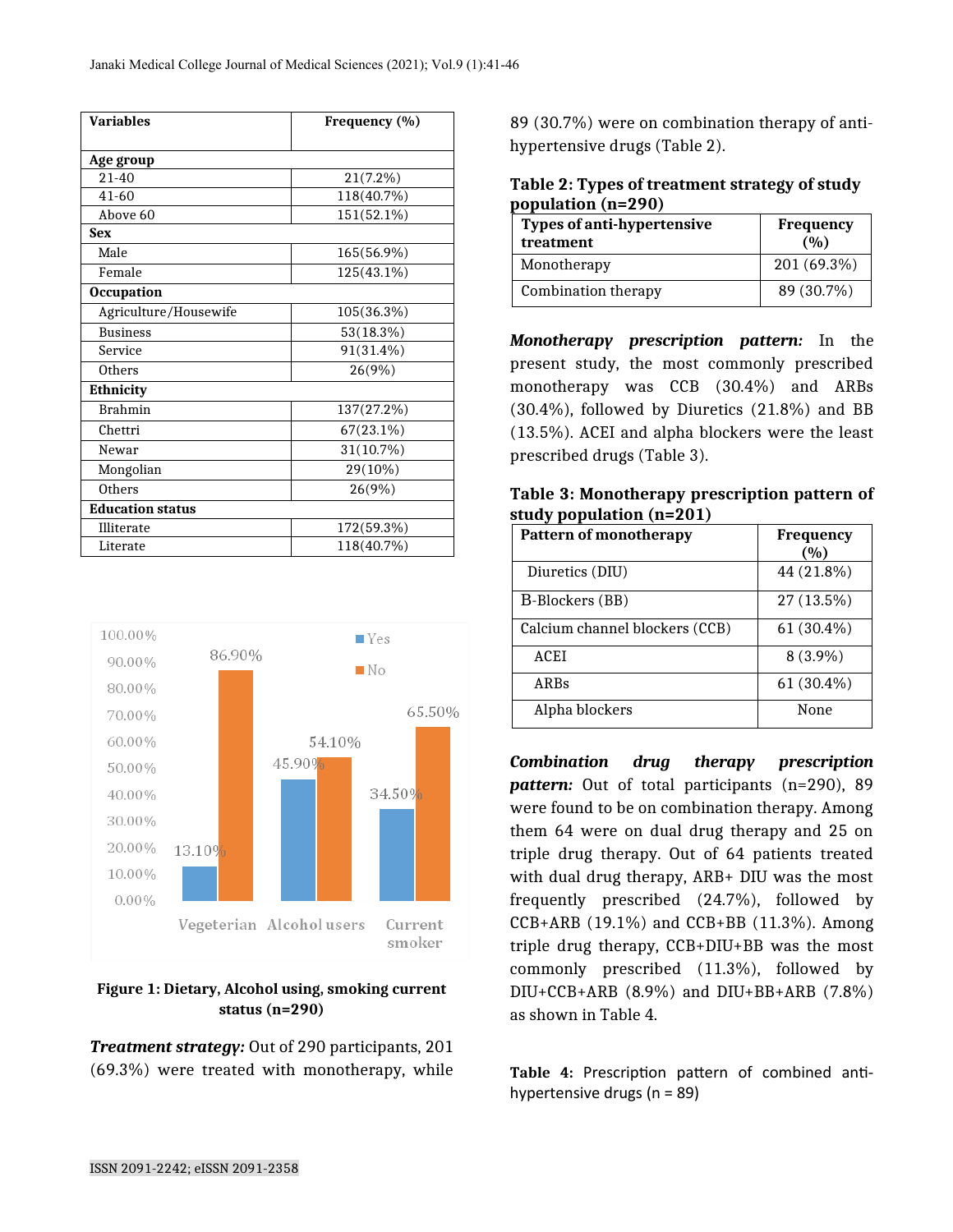| <b>Combination therapy</b> | Frequency (%) |
|----------------------------|---------------|
| $CCB + BB$                 | 10 (11.3%)    |
| $CCB+ARB$                  | 17 (19.1%)    |
| $CCB+DIU$                  | $2(2.3\%)$    |
| $CCB+ACEI$                 | $2(2.3\%)$    |
| $ARB+DIU$                  | 22 (24.7%)    |
| BB+ARB                     | $8(8.9\%)$    |
| $BB+DIII$                  | $3(3.4\%)$    |
| $CCB+DIU+BB$               | 10 (11.3%)    |
| DIU+BB+ARB                 | $7(7.8\%)$    |
| DIU+CCB+ARB                | $8(8.9\%)$    |

#### **DISCUSSION**

The result of our study indicate that hypertension is slightly more prevalent in male (56.9%) than female gender (43.1%), though hypertension can happen to anyone regardless of gender. Similar result has been reported in an Indian study done by Jhaj R et al. [9] on hypertensive patients where prevalence of men (54%) was more than female (49%). On the contrary, a study conducted in Hong Kong by Lee PK et al. [10], showed that the prevalence of hypertension was more in females (57%) than in males (43%).

In the present study, majority of the hypertensive patients were above 60 years of age. This finding is comparable to the previous study done in India where it was found that, hypertension was more prevalent in the age group 60-64 years [11]. This result gives an indication that advanced age is risk factor for development of hypertension in Nepal. The prevalence of hypertension was seen high among illiterate as compared to literate. This may be due to lack of education among elderly people as the prevalence of hypertension is seen high in elderly in current study.

According to the result of our study, maximum number of the patients belonged to Brahmin and Chettri and similar result has been reported in a study done by Khan et al. [12]. This can be due to the fact that maximum population in Nepal belongs to Brahmin and Chettri ethnic group.

Majority of the patients were housewives as suggested by our study. The reason behind could be housewives stay at home, leading to decreased physical exercise which could be one of the factor to increased incidence of hypertension in females.

Non-vegetarian food contain high amount of fat, so maybe that was one of the factor that contributed to hypertension. Majority of the patients were found to be non-vegetarian which was supported by a similar study done by Gul et al. [13].

In the current study, it was ascertained that single drug therapy (69.3%) was more commonly prescribed than combination drug therapy which was in conference with the study done by Kuchake et al. [14] and Mishra et al. [5]. But the result was in contrast to the studies, where combination drug therapy were used as first line treatment for hypertension [16-18]. The high prescription rate of single drug therapy in our study may be because we have excluded the prescriptions of patients having other co-morbid conditions where combination drug therapy is mostly needed.

In the present study, it was revealed that CCBs (30.4%) and ARBs (30.4%) followed by diuretics (21.8%) were the most frequently prescribed anti-hypertensive drugs as single drug therapy. Identical results has been observed in the studies, where CCBs, ARBs and diuretics were frequently prescribed [15, 19]. CCBs and ARBs were most frequently prescribed this may be because CCBs have better tolerance, low cost and single daily dosing [20]. Likewise, ARBs show additional cardiovascular and reno-protective effects [21]. Furthermore, the study done by Sindhu et al. [22] also reported similar result.

Two previous studies conducted by Pittrow D et al. [23] and Johnson ML et al. [24], stated that ACE inhibitors were commonly prescribed drugs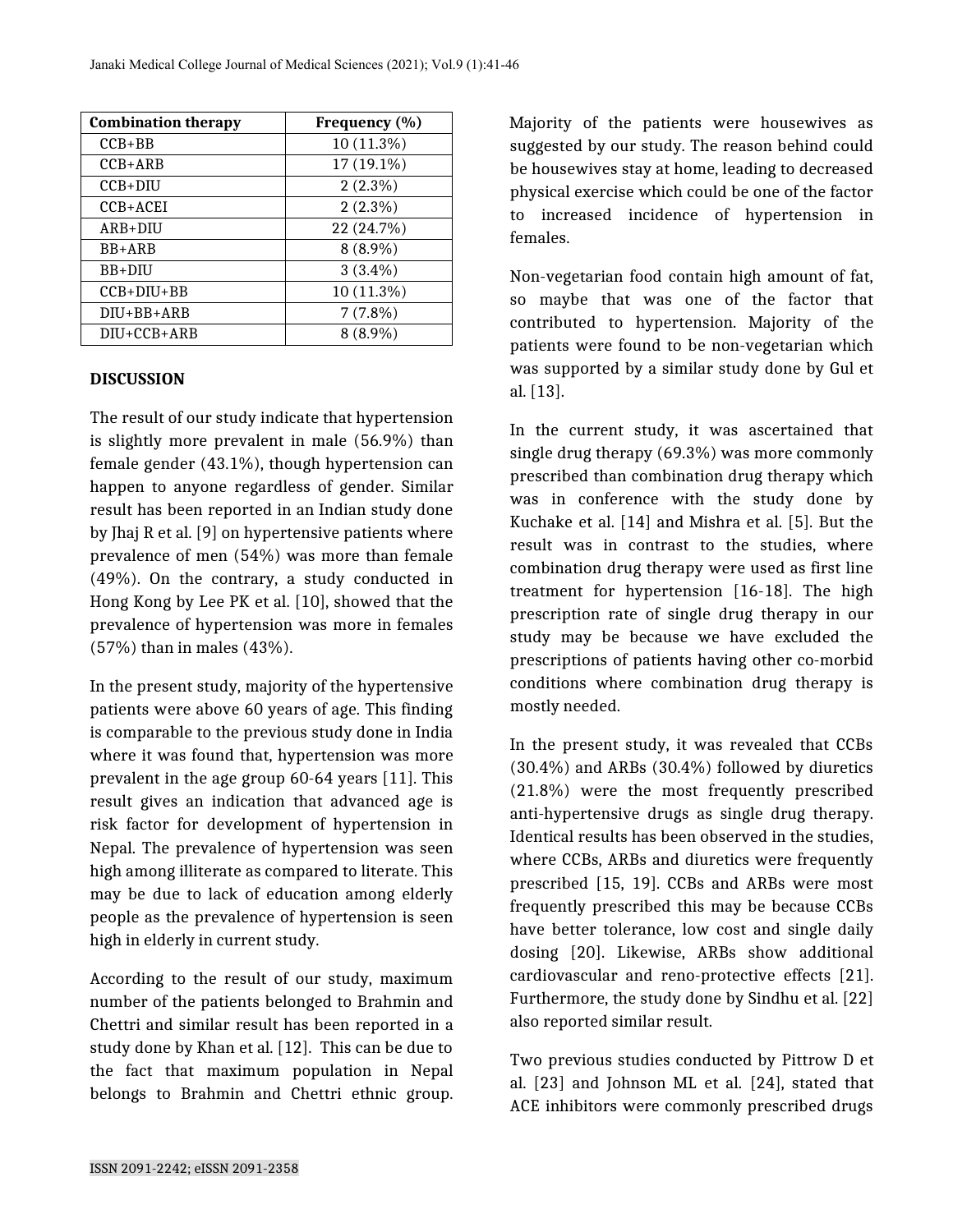which was in contrast to our study where ACE inhibitors were less frequently used. In the same studies, it was also mentioned that alpha blockers were least prescribed which was similar with our study.

The findings of this study suggests that among dual drug therapy, ARB+DIU followed by CCB+BB were most regularly prescribed. This corresponds with the other studies done by Johnson et al. [24] and Lamsal et al.[19].

Among triple drug therapy, CCB+ARB+DIU and CCB+BB+DIU were more familiar which is similar to the study done by Lamsal et al. [19] and NICE guidelines [25].

## **CONCLUSION**

The present study concluded that single drug therapy was more commonly prescribed than combination drug therapy. This suggests that the prescribing pattern of anti-hypertensive drugs in CMC supports rational prescribing pattern. Prescribing pattern of drugs keep on changing with time and moreover new drugs are discovered very frequently. So, there is always requirement of further studies to enhance the prescribing pattern of anti-hypertensive drugs.

#### **ACKNOWLEDGEMENT**

The authors would like to thank all the physicians and patients of CMC who have supported on being part of the study.

#### **Author contribution:**

Gita Paudel contributes to the design of the study, analysis and write up of the manuscript.

Sirisa Karki, Karma Murti Bhurtyal and Lokeshwar Chaurasia contributed to the design, drafting and edition of the manuscripts.

All authors contributed to data analysis, drafting or revising the article, gave final approval of the

version to be published, and agree to be accountable for all aspects of the work.

#### **Conflict of interest**: None

#### **Source of Support**: None

#### **REFERENCES**

- 1. Chobanian AV, Bakris GL, Black HR, Cushman WC, Green LA, Izzo JL Jr, et al. The Seventh Report of the Joint National Committee on prevention, detection, evaluation, and treatment of high blood pressure: The JNC 7 report. JAMA. 2003; 289(19): 2560-72.
- 2. Johnston A, Stafylas P and Sterfiou GS. (2010): Effectiveness, Safety and Cost of drug substitution in hypertension; BJCP. 2010; 70(1): 320-34.
- 3. Psaty BM, Lumley T, Furberg CD, Schellenbaum G, Pahor M, Alderman MH et al. Health outcomes associated with various anti-hypertensive therapies used as first–line agents: a network metanalysis. JAMA. 2003; 289: 2534- 44.
- 4. Neal B, MacMahon S, Chapman N. Blood Pressure Lowering Treatment Trialists' Collaboration. Effects of ACE inhibitors, calcium antagonists and other bloodpressure-lowering drugs: Results of prospectively designed overviews of randomised trials. Lancet. 2000; 356(9246): 1955-64.
- 5. Hypertension Study G. Prevalence, awareness, treatment and control of hypertension among the elderly in Bangladesh and India: a multicentre study. Bull World Health Organisation. 2001; 79:490-500.
- 6. Williams B, Poulter NR, Brown MJ, Davis M, McInnes GT, Potter JF, et al. British Hypertension Society guidelines for hypertension management 2004 (BHS-IV): summary. BMJ. 2004; 328: 634-40.
- 7. Kish Leslie. Survey Sampling. New York:John Wiley and Sons, Inc 1965.
- 8. Neupane D, McLachlan CS, Sharma R, Gyawali B, Khanal V, Mishra SR, et al. Prevalence of hypertension in member countries of south Asian Association for Regional Cooperation (SAARC): systematic review and meta-analysis. *Medicine (Baltimore).* 2014; 93: e74.
- 9. Jhaj R, Goel NK, Gautam CS, Hota D, Sangeeta B, Sood A, et al. Prescribing patterns and cost of anti-hypertensive drugs in an internal medicine clinic. Indian Heart J. 2001; 53: 323-7.
- 10. Lee PK, Li RK, Chan JC, Chang S, Lee SC, Tomlinson B, et al. A prescription survey in a hospital hypertension outpatient clinic. Br J Clin Pharmacol. 1997; 44: 577-82.
- 11. Dalal PM. Hypertension: A report on community survey on casual hypertension in old Bombay, Sir. H N Hospital Research Society. 1980.